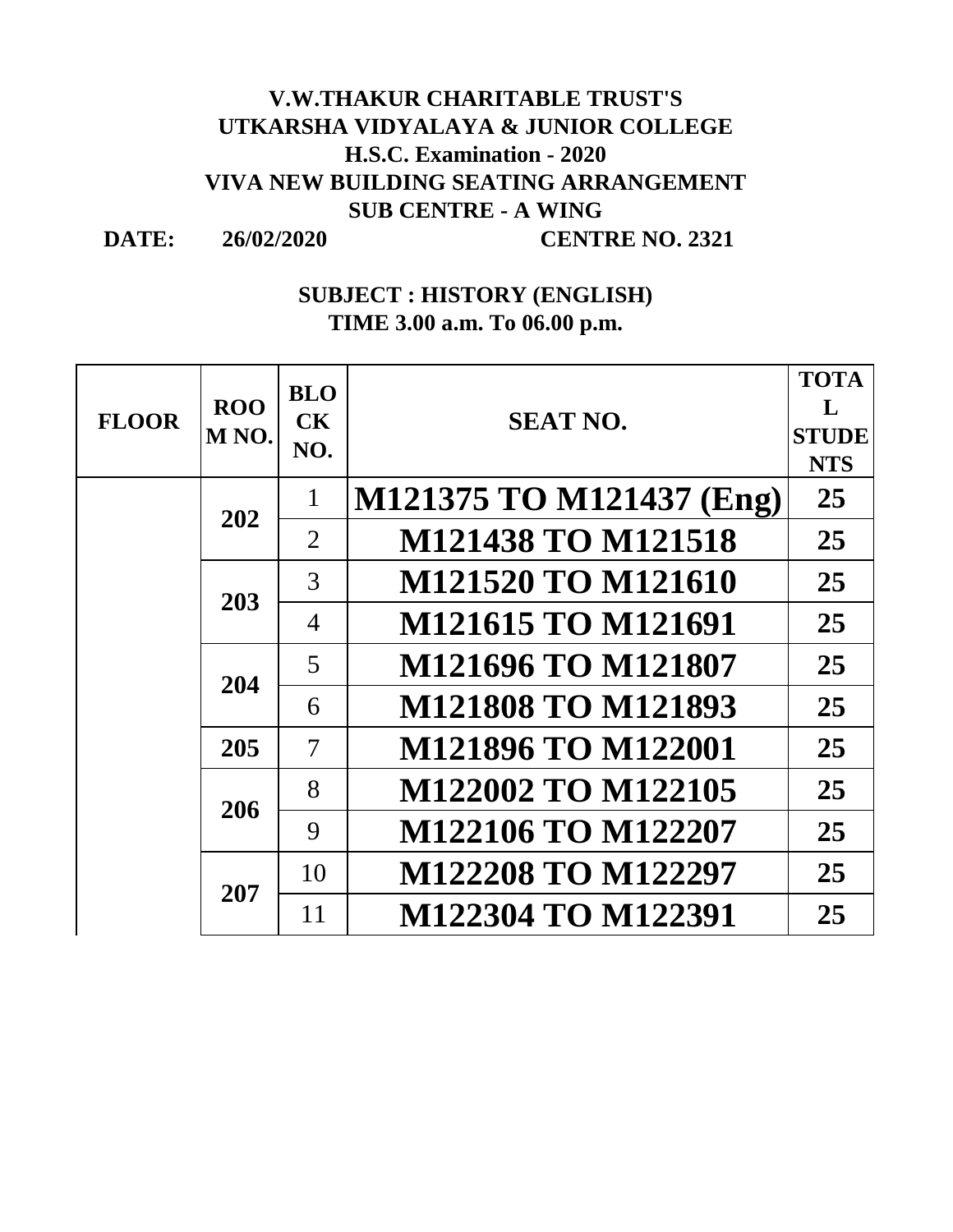| $2^{ND}$<br><b>FLOOR</b> | 208 | 12 | M122394 TO M122490<br>M350289 (Add No.) | 19 |
|--------------------------|-----|----|-----------------------------------------|----|
|--------------------------|-----|----|-----------------------------------------|----|

| <b>FLOOR</b>             | <b>ROO</b><br>M <sub>NO</sub> . | <b>BLO</b><br>CK<br>NO. | <b>SEAT NO.</b>           | <b>TOTA</b><br>L<br><b>STUDE</b><br><b>NTS</b> |
|--------------------------|---------------------------------|-------------------------|---------------------------|------------------------------------------------|
| $2^{ND}$<br><b>FLOOR</b> | 208                             | 13                      | M121374 TO M121415 (Mar)  | 25                                             |
|                          | 209                             | 14                      | <b>M121417 TO M121459</b> | 25                                             |
|                          |                                 | 15                      | M121463 TO M121498        | 25                                             |
|                          | 210                             | 16                      | M121499 TO M121533        | 25                                             |
|                          |                                 | 17                      | M121535 TO M121570        | 25                                             |
|                          | 211                             | 18                      | M121571 TO M121605        | 25                                             |
|                          |                                 | 19                      | M121607 TO M121638        | 25                                             |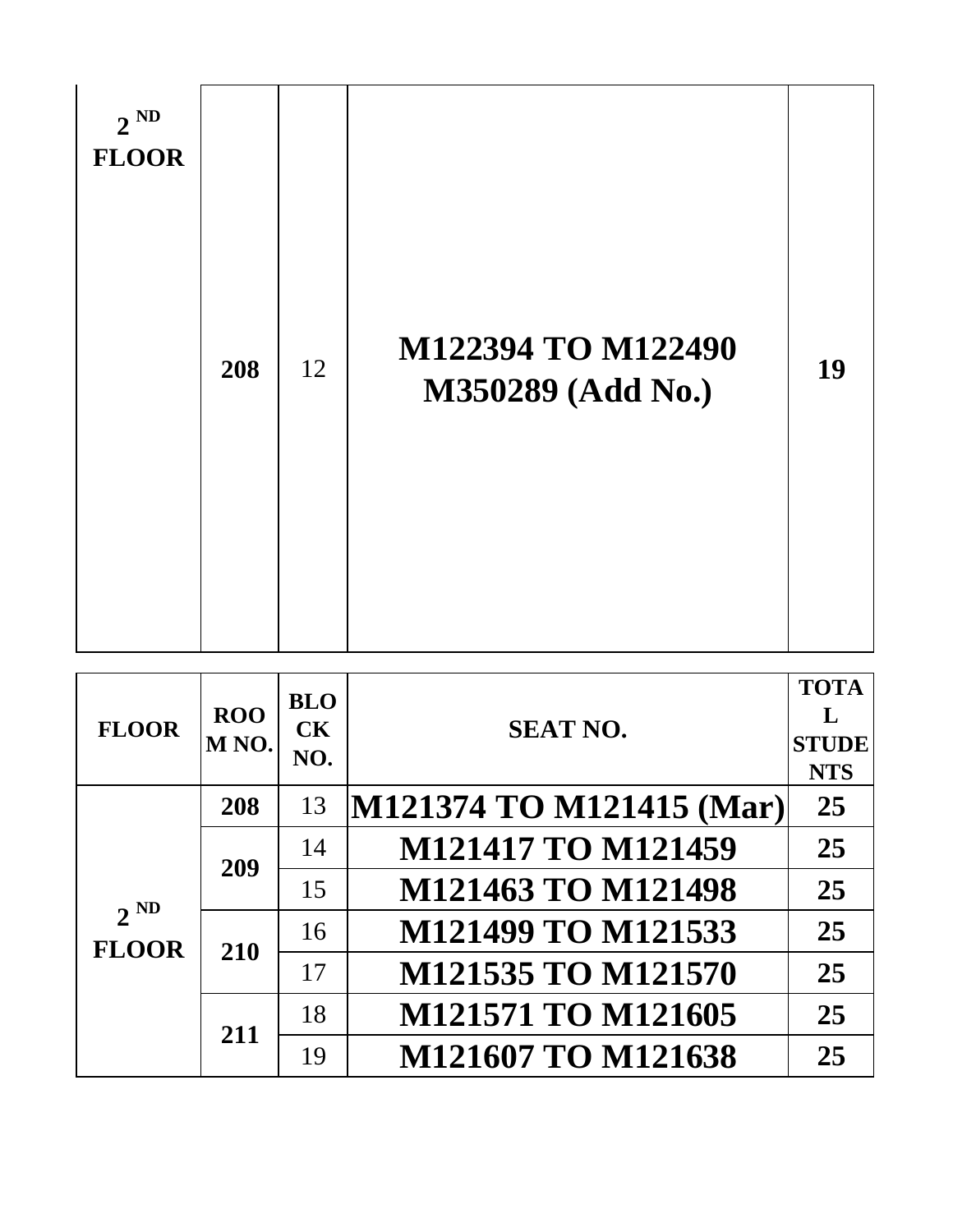| <b>FLOOR</b>    | <b>ROO</b><br>M <sub>NO</sub> . | <b>BLO</b><br><b>CK</b><br>NO. | <b>SEAT NO.</b>           | <b>TOTA</b><br>L<br><b>STUDE</b><br><b>NTS</b> |
|-----------------|---------------------------------|--------------------------------|---------------------------|------------------------------------------------|
|                 | 302                             | 20                             | M121639 TO M121683        | 25                                             |
|                 |                                 | 21                             | M121685 TO M121717        | 25                                             |
|                 | 303                             | 22                             | M121718 TO M121752        | 25                                             |
|                 |                                 | 23                             | M121754 TO M121787        | 25                                             |
|                 | 304                             | 24                             | <b>M121788 TO M121820</b> | 25                                             |
|                 |                                 | 25                             | <b>M121821 TO M121864</b> | 25                                             |
|                 | 305                             | 26                             | <b>M121865 TO M121895</b> | 25                                             |
|                 | 306                             | 27                             | M121897 TO M121930        | 25                                             |
|                 |                                 | 28                             | M121931 TO M121964        | 25                                             |
|                 | 308                             | 29                             | <b>M121966 TO M121998</b> | 25                                             |
| 3 <sup>RD</sup> |                                 | 30                             | M121999 TO M122039        | 25                                             |
| <b>FLOOR</b>    | 309                             | 31                             | M122040 TO M122066        | 25                                             |
|                 |                                 | 32                             | M122067 TO M122100        | 25                                             |
|                 | 310                             | 33                             | M122107 TO M122136        | 25                                             |
|                 |                                 | 34                             | M122137 TO M122167        | 25                                             |
|                 | 311                             | 35                             | M122168 TO M122209        | 25                                             |
|                 |                                 | 36                             | M122210 TO M122246        | 25                                             |
|                 | 312                             | 37                             | M122247 TO M122275        | 25                                             |
|                 | 313                             | 38                             | M122277 TO M122315        | 25                                             |
|                 |                                 | 39                             | M122317 TO M122347        | 25                                             |
|                 | 314                             | 40                             | M122350 TO M122393        | 25                                             |
|                 |                                 | 41                             | M122395 TO M122423        | 25                                             |